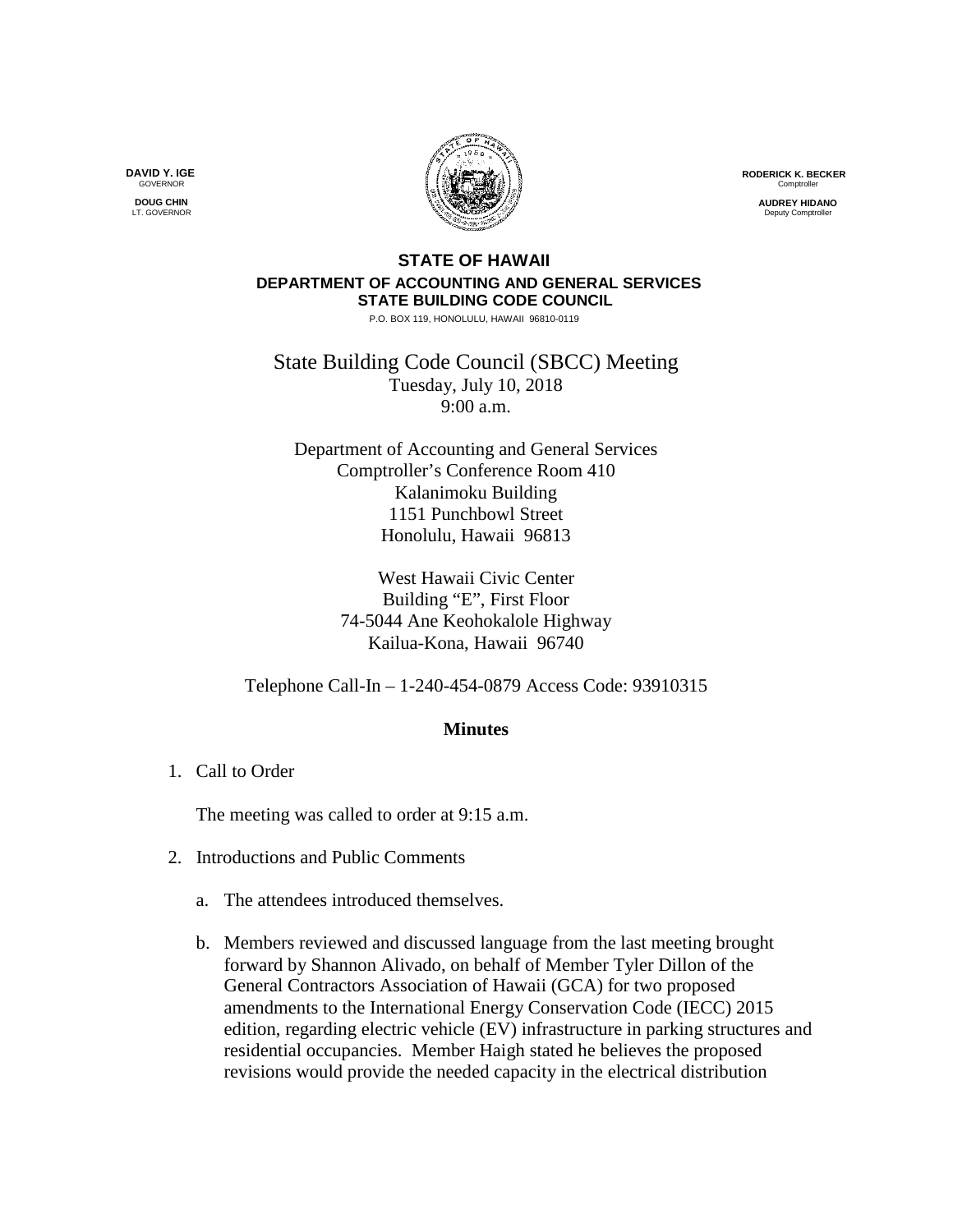State Building Code Council Minutes-July 10, 2018 Page 2 of 5 pages

> system to charge EV vehicles at a minimal cost. Since EV vehicles are expected to increase, the meter upgrade cost would be minimal and would be available for future use. Charging stations could be programed to assess the vehicle user and has support from the GCA and the Building Industry Association of Hawaii. Member Haigh requested an amendment support letter from the GCA to present to the Kauai County Council. Member Ueno stated Maui County is uncertain on the future of charging stations in buildings since the technology is advancing so rapidly.

3. Review and approval of minutes of the June 19, 2018 meeting.

**Motion:** Member Haigh motioned to approve the June 19, 2018, meeting minutes. The motion was unanimously approved.

4. Discussion of Administrative Coordination

Member Rogers received an email from DAGS Administrative Officer, Meoh-Leng Silliman, requesting clarifying language be added to Member Johnson's last meeting comments regarding the Federal Emergency Management Agency (FEMA) grant funds. The memorandum of agreement between DAGS and the Hawaii Emergency Management Agency would be for the expenditure of FEMA grant funds to adopt administrative rules for building and residential codes. Act 141, 2017 Legislative Session appropriated funds for the review, update and adoption of appropriate updates to the state building code, of which \$60,000 is available for FY19 that the grant would reimburse.

5. Discussion of 2019 Legislation

Member Rogers suggested for consideration that the current SBCC Hawaii Revised Statute 107, which states that any recommended state amendments shall require the unanimous agreement of the subcommittee of building officials, grants a degree of power, such that one building official could overrule the majority agreement for an amendment by the other ten voting members. Member Haigh stated that because the state building code provides design and construction uniformity statewide, the county building officials should be agreed on all amendments. The statute was crafted very conservatively, with checks and balances, such that the majority of the members could overrule a unanimous county amendment proposal. They are also the authority for code requirements for their county. To date, he could not recall a State amendment that there had not been an unanimous agreement among the four building officials.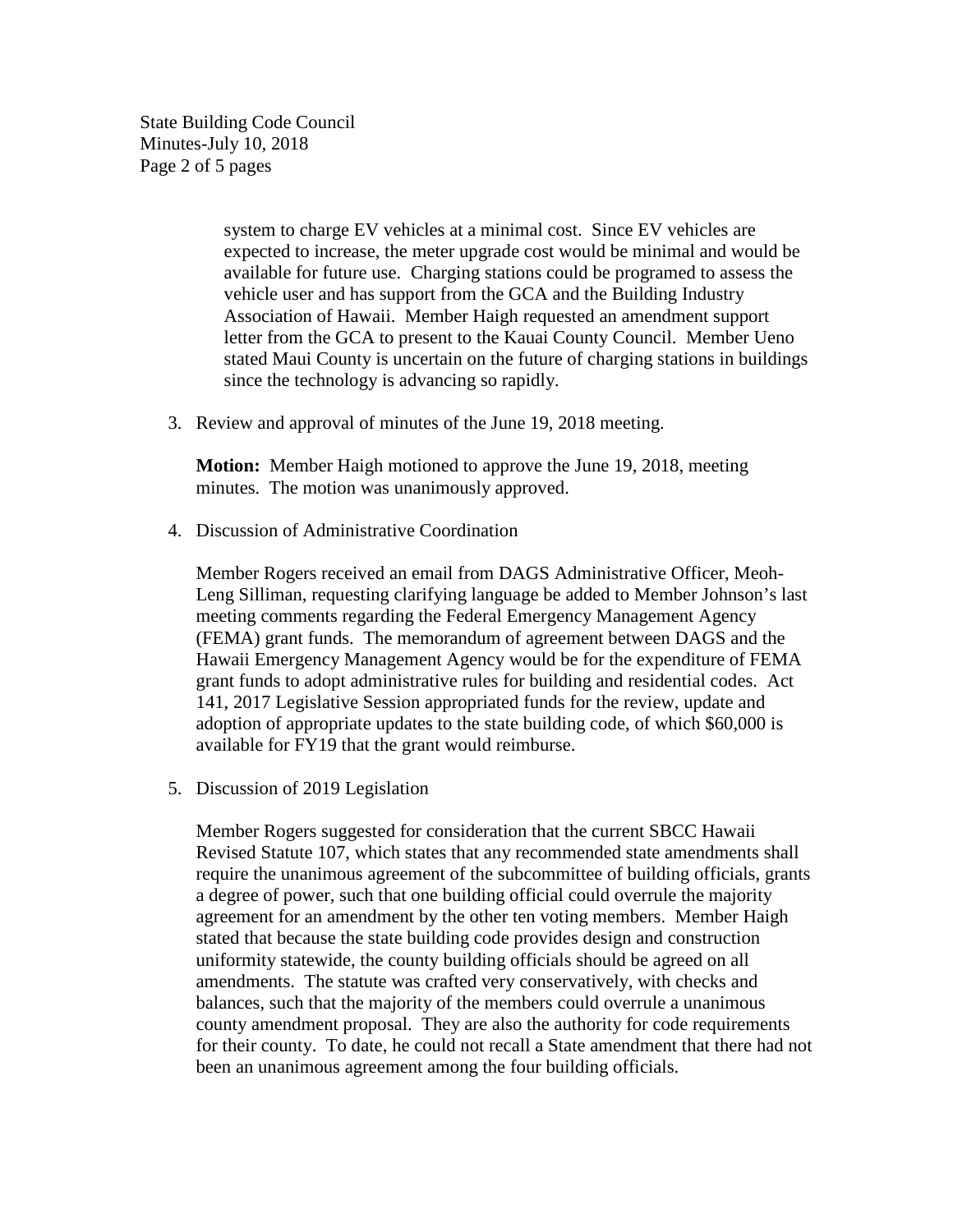State Building Code Council Minutes-July 10, 2018 Page 3 of 5 Pages

- 6. Updates from the investigative committees:
	- a. Investigative committee for the structural provisions for the IBC and the IRC

There were no updates.

b. Investigative committee for the non-structural provisions of the IBC and the IRC.

There were no updates.

c. Investigative committee for the International Energy Conservation Code (IECC)

Chair Wiig stated that energy efficiency has progressed and been accepted so readily that there may not be a need for an energy code in the future. He also mentioned that the Combined Energy Efficiency Ratio, or CEER, is the new standard by which window air conditioners are rated by the Department of Energy, but he has not received an official notice of this.

d. Investigative committee for the Uniform Plumbing Code

Members were informed by the State Deputy Attorney General (DAG) that according to the Small Business Regulatory Review Board statute, they do not hold hearings for codes that are not proceeding through the administrative rules process. An agenda item for the next meeting will be added to consider final approval the UPC 2012 edition, which has not changed since its original approval.

e. Investigative committee for the Green Code

There was no update.

f. Investigative committee for the Mechanical Code

There was no update. Member Rogers will contact State Department of Health to report on any future SBCC meeting participation and provide an update on any adoption of an updated mechanical code.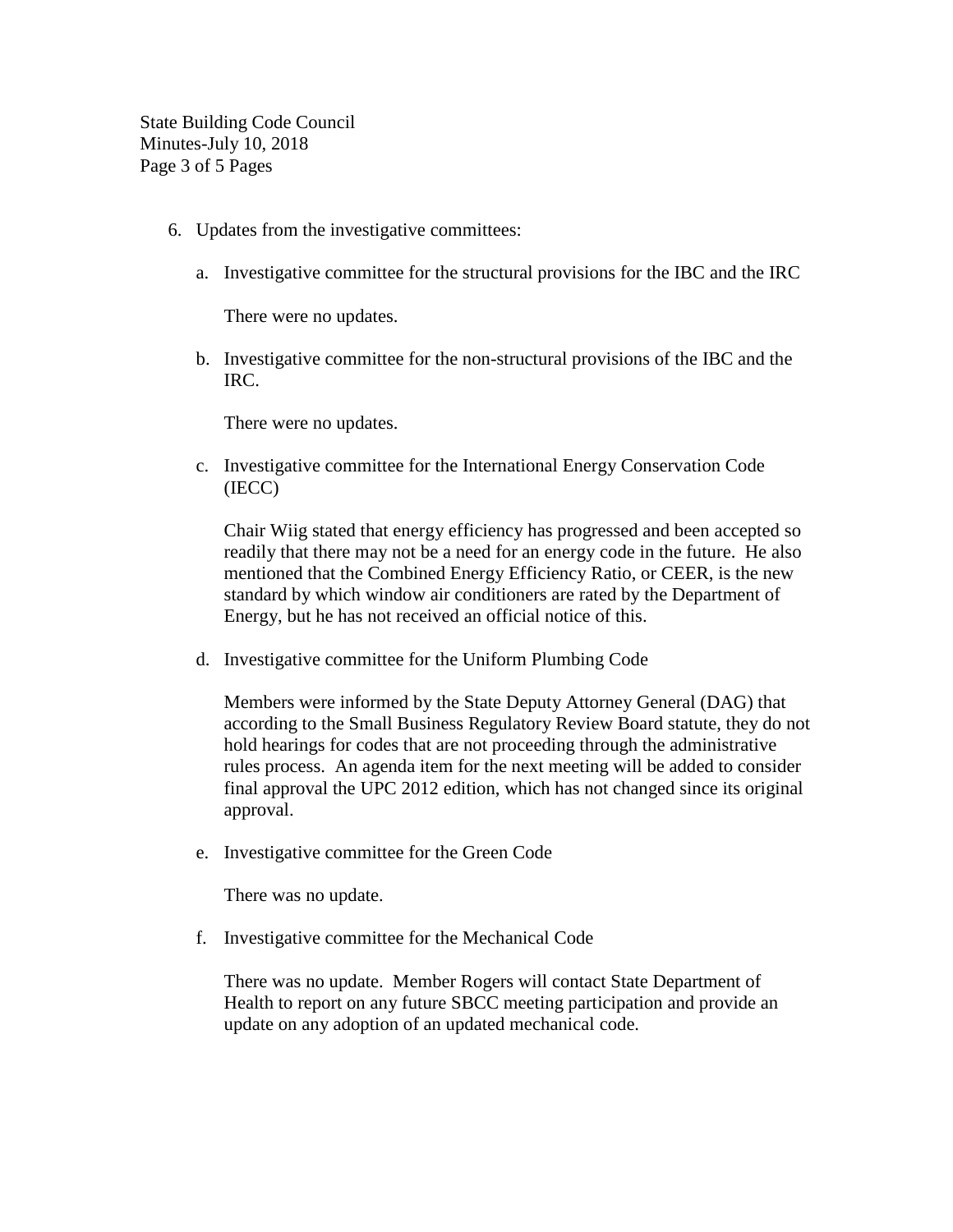State Building Code Council Minutes-July 10, 2018 Page 4 of 5 pages

g. Investigative committee for the State Fire Code

The NFPA Fire Code 1 2015 edition is being reviewed by the DAG.

h. Investigative committee for the energy efficiency code coordination

The next meeting will be held in August.

i. Investigative committee for the State Electrical Code

There were no updates. An agenda item will be added to the next meeting for final consideration and approval of the National Electrical Code 2017 edition as the next State Electrical Code.

7. Update on communication and training

There was no update.

- 8. Update on county and state adoption of building codes
	- a. Maui is proceeding with the adoption of the IECC 2015 edition with almost all the recommended amendments from the State Energy Office and added a mass wall amendment. Mass walls provide energy efficiency through mass rather than insulation, which allows energy to be stored during the day and released during the night. Hawaii County is proceeding with the IECC 2015 edition and nothing to new to report on Honolulu's progress. The Governor informed the DAGS Comptroller that repaired State buildings shall use contractors that are compliant to the State Energy Code.
	- b. Kauai County Council will meet to adopt the both the IECC 2015 edition, the NEC 2017 edition in August, and the UPC 2012 edition in November 2018. They are waiting on input from the plumbers union for the UPC and a cost impact of the IECC 2015 edition and the NEC 2017 edition. Kauai contractors are opposed to any new codes that increase construction costs because it will raise housing prices and allow less people to qualify for mortgages.
- 11. Discussion of possible agenda item(s) for next Council meeting

Member Bert Yorita, representative from the State Elevator Division, informed that there are several issues with an updated adoption of a State Elevator Code,